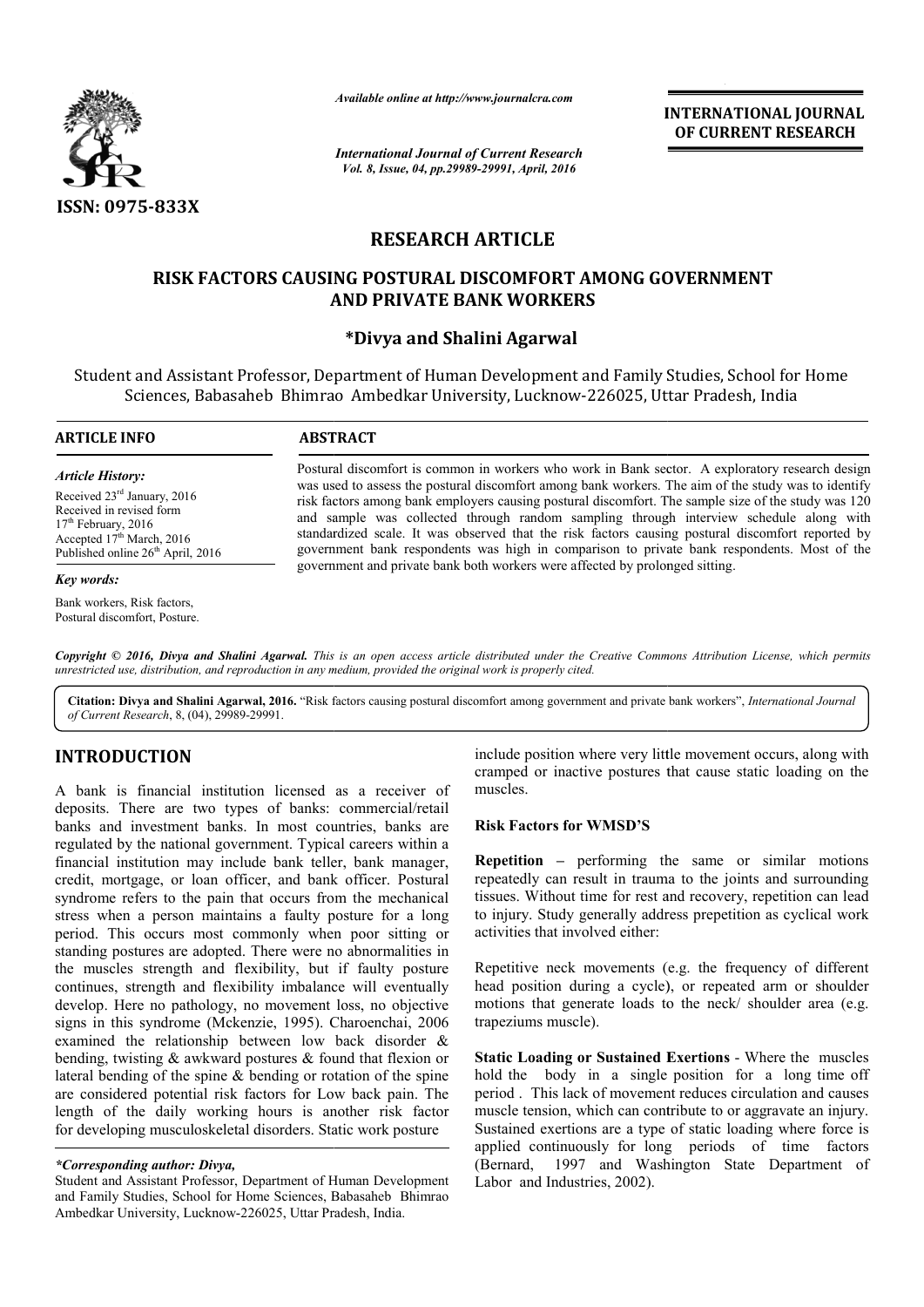**Awkward Posture** - Posture is the position of the body while performing work activities. Awkward posture is associated with an increased risk for injury. It is generally considered that the more a joint deviates from the neutral (natural)

**Mechanical Contact Stress** - No study of neck MSDs met the four criteria to address strength of association between vibration and neck MSDs. Machine operators exposed to static work and whole- body vibration were compared to carpenters exposed to dynamic physical work and presumably no vibration to see whether occupational status was related to neck MSDs (Bernard, 1997).

**Additional Risk Factors** - While the risk factors described previously are typically found in the office environment, there are other risk factors that are more

common in industrial jobs or work at home which your employees should be aware of. These include position, the greater the risk of injury (Washington State Department of Labor and Industries, 2002). **Objective**

1. To determine the risk factors among bank employees causing postural discomfort.

### **Hypothesis**

Ho1: There exists no significant difference between Risk factor of postural discomfort faced by bank employees and types of bank.

#### **Table 1. Distribution of respondents on the basis of Risk factors of postural discomfort among bank employees**

| S.No.        |                                               | Government Bank |                    |                          |          |                    | Private Bank             |                     |                      |                    |                      |                      |                  |   |
|--------------|-----------------------------------------------|-----------------|--------------------|--------------------------|----------|--------------------|--------------------------|---------------------|----------------------|--------------------|----------------------|----------------------|------------------|---|
|              | Male                                          |                 |                    | Female                   |          |                    | Male                     |                     |                      | Female             |                      |                      |                  |   |
|              | <b>Risk Factors</b>                           | Agree           | Partially<br>agree | Disagree                 | Agree    | Partially<br>agree | Disagree                 | Agree               | Partially<br>agree   | Disagree           | Agree                | Partially<br>agree   | Disagree         | А |
| $\mathbf{I}$ | Prolong sitting                               | 22(73.3)        | 7(23.3)            | 1(3.3)                   | 22(73.3) | 7(23.3)            | 1(3.3)                   | 15(50.0)            | 13(43.3)             | 2(6.7)             | 15(50.0)             | 15(50.0)             |                  |   |
| 2-           | Prolong standing                              | 1(36.7)         | 12(40.0)           | 7(23.3)                  | 8(26.7)  | 12(40.0)           | 10(33.3)                 | 8(26.7)             | 13(43.3)             | 9(30.0)            | 4(13.3)              | 13(43.3)             | 13(43.3)         |   |
| $5-$         | Prolong bending                               | 18(60.0)        | 6(20.0)            | 6(20.0)                  | 12(40.0) | 10(33.3)           | 8(26.7)                  | 10(33.3)            | 7(23.3)              | 13(43.3)           | 12(40.0)             | 14(46.7)             | 4(36.7)          |   |
| 4-           | Twisting movement                             | 12(40.0)        | 9(30.0)            | 9(30.0)                  | 5(16.7)  | 9(30.0)            | 16(53.3)                 | 4(13.3)             | 11(36.7)             | 15(50.0)           | 4(13.3)              | 15(50.0)             | 11(36.7)         |   |
| $5-$         | Long sitting hours                            | 26(86.7)        | 4(13.3)            | $\overline{\phantom{a}}$ | 25(83.3) | 5(16.7)            | $\overline{\phantom{a}}$ | 21(70.0)            | 7(23.3)              | 2(6.7)             | 21(70.0)             | 9(30.0)              | $\sim$           |   |
| $6 -$        | Fatigue                                       | 6(20.0)         | 16(53.3)           | 8(26.7)                  | 13(43.3) | 13(43.3)           | 4(13.3)                  | 11(36.7)            | 13(43.3)             | 6(20.0)<br>1(3.3)  | 11(36.7)             | 18(60.0)             | 1(3.3)           |   |
| $7-$         | Stress and depression                         | 13(43.3)        | 12(40.0)           | 5(16.7)                  | 6(20.0)  | 18(60.0)           | 6(20.0)<br>1(3.3)        | 8(26.7)             | 13(43.3)             | 9(30.0)            | 10(33.3)             | 18(60.0)             | 2(6.7)           |   |
| $8-$         | Excessive pressure on eyes<br>Bending of knee | 23(76.7)        | 5(16.7)            | 2(6.7)                   | 17(56.7) | 12(40.0)           | 1(3.3)                   | 15(50.0)<br>9(30.0) | 12(40.0)<br>15(50.0) | 3(10.0)<br>6(20.0) | 20(66.7)<br>15(50.0) | 10(33.3)<br>13(43.3) | $\sim$<br>2(6.7) |   |
| 9-           | For long time                                 | 15(50.0)        | 10(33.3)           | 5(16.7)                  | 15(50.0) | 10(33.3)           | 5(16.7)                  |                     |                      |                    |                      |                      |                  |   |

Testing of Hypothesis, Ho1: There exists no significant difference between Risk factor of postural discomfort faced by bank employees and types of bank

#### **Table 2. F- test value between risk factors of postural discomforts faced by government and private bank**

| S.No  | Risk Factors (Personal)        |                 | Government Bank |         |         | Private bank     |                  |         |         |  |
|-------|--------------------------------|-----------------|-----------------|---------|---------|------------------|------------------|---------|---------|--|
|       |                                | Male            | Female          | F value | P value | Male             | Female           | F value | P value |  |
| ı –   | Prolong sitting                | $2.70 \pm .535$ | $2.70 \pm .535$ | 3.146   | .081    | $2.43 \pm 626$   | $2.50 \pm 509$   | 2.203   | .143    |  |
| 2-    | Prolong standing               | $2.13 \pm .776$ | $1.93 \pm .785$ | .702    | .406    | $1.97 \pm 765$   | $1.70 \pm 702$   | 1.473   | .230    |  |
| 3-    | Prolong bending                | $2.40 \pm .814$ | $2.13 \pm .819$ | 5.191   | .026    | $1.90 \pm .885$  | $2.27 \pm .691$  | .464    | .498    |  |
| 4-    | Twisting movement              | $2.10 \pm 845$  | $1.63 \pm .765$ | 5.312   | 0.25    | $1.63 \pm 718$   | $1.77 \pm .679$  | .510    | .478    |  |
| 5-    | Long sitting hours             | $2.87 \pm .346$ | $2.83 \pm .379$ | 3.282   | .075    | $2.63 \pm 615$   | $2.70 \pm 466$   | 1.478   | .229    |  |
| $6 -$ | Fatigue                        | 1.93±.691       | $2.30 \pm 702$  | 1.577   | .214    | $2.17 \pm .747$  | $2.33 \pm 0.547$ | .042    | .838    |  |
| 7-    | Stress and Depression          | $2.27 \pm .740$ | $2.00 \pm 643$  | 2.385   | .128    | $1.97 \pm 765$   | $2.27 \pm .583$  | 2.829   | .098    |  |
|       | Excessive pressure on the eyes | $2.70 \pm .596$ | $2.53 \pm .571$ | 3.332   | .073    | $2.40 \pm 0.675$ | $2.67 \pm .479$  | .959    | .332    |  |
|       | Bending of knee for long time  | $2.33 \pm .758$ | $2.17 \pm .699$ | 1.510   | .224    | $2.10 \pm .712$  | $2.43 \pm .629$  | 2.423   | .125    |  |